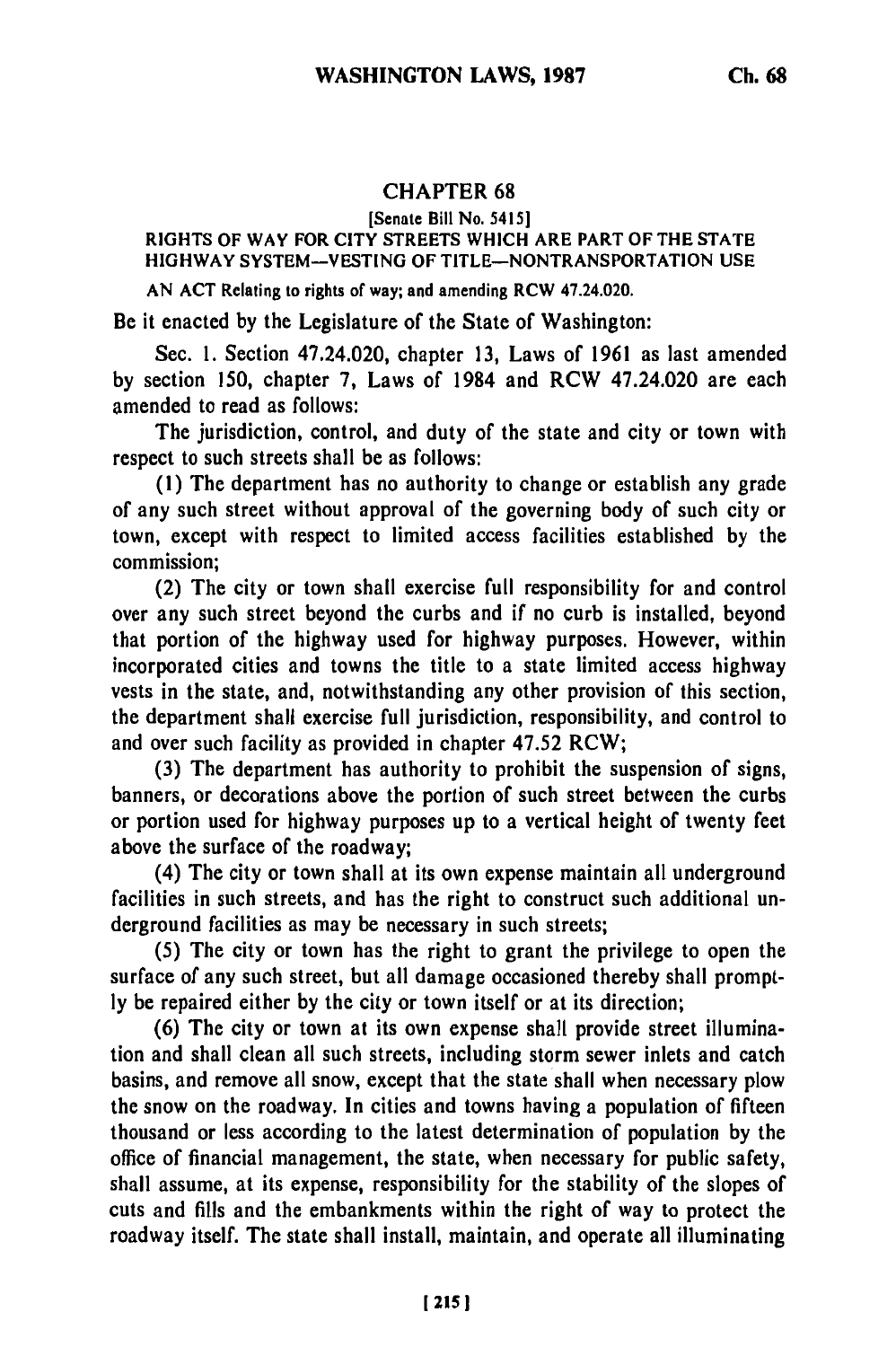facilities on any limited access facility, together with its interchanges, located within the corporate limits of any city or town, and shall assume and pay the costs of all such installation, maintenance, and operation incurred after November 1, 1954;

**(7)** The department has the right to use all storm sewers on such highways without cost; and if new storm sewer facilities are necessary in construction of new streets by the department, the cost of the facilities shall be borne by the state and/or city as may be mutually agreed upon between the department and the governing body of the city or town;

(8) Cities and towns have exclusive right to grant franchises not in conflict with state laws, over, beneath, and upon such streets, but the **de**partment is authorized to enforce in an action brought in the name of the state any condition of any franchise which a city or town has granted on such street. No franchise for transportation of passengers in motor vehicles may be granted on such streets without the approval of the department, but the department shall not refuse to approve such franchise unless another street conveniently located and of strength of construction to sustain travel of such vehicles is accessible;

(9) Every franchise or permit granted any person by a city or town for use of any portion of such street by a public utility shall require the grantee or permittee to restore, repair, and replace to its original condition any portion of the street damaged or injured by it;

(10) The city or town has the right to issue overload or overwidth permits for vehicles to operate on such streets or roads subject to regulations printed and distributed to the cities and towns by the department;

(11) Cities and towns shall regulate and enforce all traffic and parking restrictions on such streets, but all regulations adopted by a city or town relating to speed, parking, and traffic control devices on such streets not identical to state law relating thereto are subject to the approval of the department before becoming effective. All regulations pertaining to speed, parking, and traffic control devices relating to such streets heretofore adopted by a city or town not identical with state laws shall become null and void unless approved by the department heretofore or within one year after March 21, **1963;**

(12) The department shall erect, control, and maintain at state expense all route markers and directional signs, except street signs, on such streets;

(13) The department shall install, operate, maintain, and control at state expense all traffic control signals, signs, and traffic control devices for the purpose of regulating both pedestrian and motor vehicular traffic on, entering upon, or leaving state highways in cities and towns having a population of fifteen thousand or less according to the latest determination of population by the office of financial management. Such cities and towns may submit to the department a plan for traffic control signals, signs, and